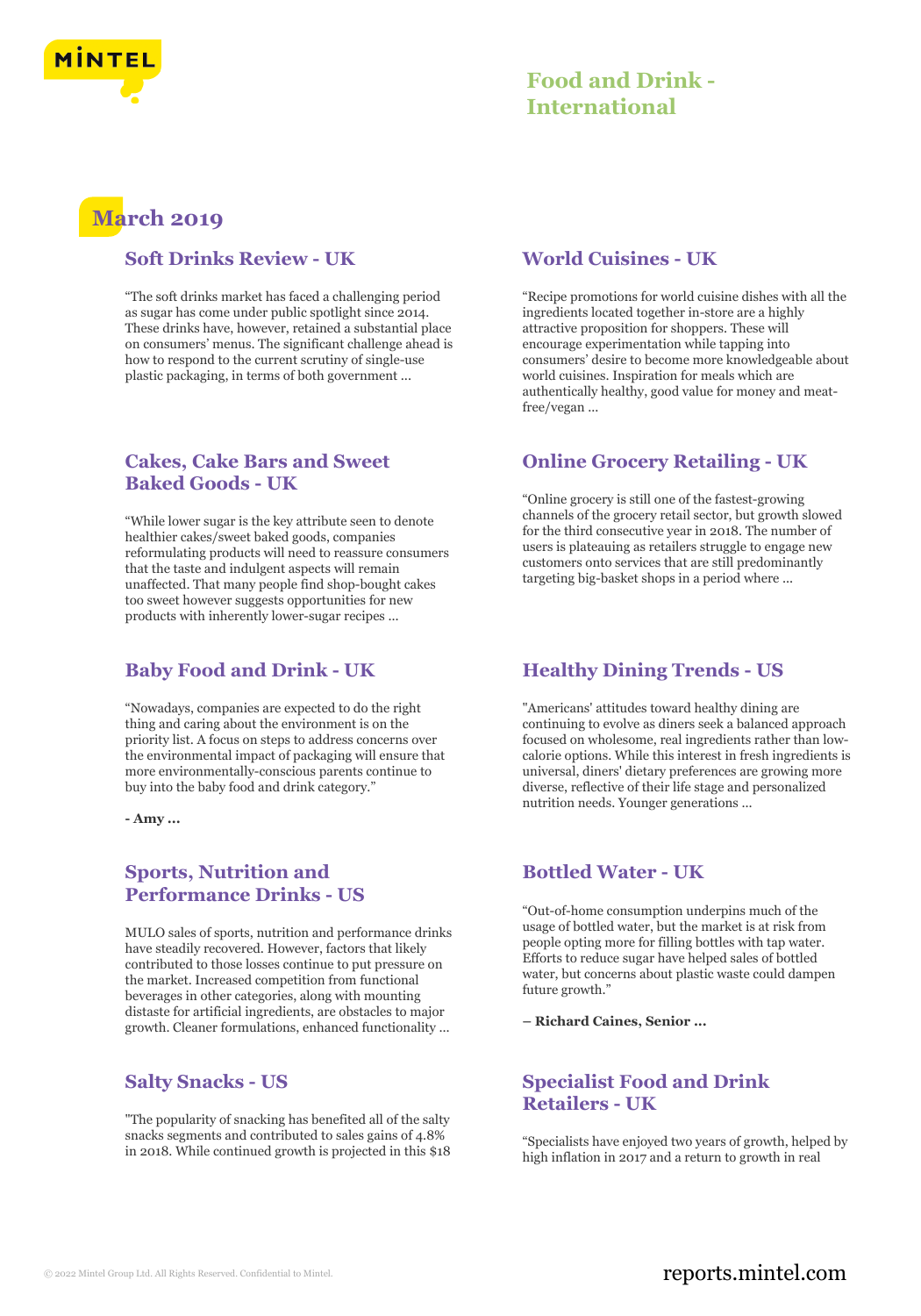

# **Food and Drink - International**

billion market, a slower growth pace is projected through 2023. The strong demand for snacks has resulted in increased competition ...

### **Convenience Store Foodservice - US**

"C-store foodservice sales reached an estimated \$39.2 billion in 2018, up 33.2% from 2013. While c-store foodservice experienced strong growth in the past, Mintel forecasts growth will start to slow, with sales reaching an estimated \$48.1 billion by 2023."

**- Jill Failla, Foodservice Analyst**

### **Savoury Biscuits - UK**

"The dependency on evening snacking for usage has left savoury biscuits vulnerable to competition from other snacks vying for the same occasion. Inspiring people to explore toppings other than cheese and to use savoury biscuits in different ways is needed to build usage for other meal occasions. As recipe suggestions ...

### **The Leisure Outlook - UK**

"Consumers spent cautiously over the Christmas and New Year season of 2018/19 despite having money left at the end of the month. Yet the promise of spring looks strong, partly due to people's plans for the coming quarter, which should help the leisure sector rebound from the recent lull ...

# **February 2019**

### **Potato and Tortilla Chips - US**

"The potato and tortilla chip market continued to enjoy steady growth even as the market place grows competitive. Consumers exhibit a tendency to stick to familiar brands and tastes and to see chips as an indulgence which may be a challenge to market expansion. Opportunities lie in flavor, functionality, and ...

### **Snack, Nutrition and Performance Bars - US**

wages in 2018. However, growth is forecasted to slow in the coming years and cost and convenience continue to be barriers to usage. Therefore it is important that specialists look ...

# **Packaged Red Meat - US**

"Health and environmental impact issues continue to pose challenges to the category, but despite that, red meats remain solidly entrenched in consumer diets. Sales for red meat made modest gains, with beef driven mostly by price increases and declines with pork, triggered by overproduction. Adjusted for inflation, the category is ...

### **Gum, Mints and Breath Fresheners - US**

"Sales of gums, mints, and breath fresheners have been essentially flat over the past five years and, when adjusted for inflation, are expected to drop 14% off of their 2018 sales by 2023. The consumer base has shown no discernible growth over that time, and brands have largely confined their ...

# **Ethnic Restaurants and Takeaways - UK**

"With many consumers continuing to take a cautious attitude towards spending, it comes as little surprise that there are high expectations on ethnic venues to justify their value by offering something tangibly different, including dishes deemed too complex to make at home or ones which focus on highly skilled cooking ...

**Attitudes towards Healthy Eating - UK**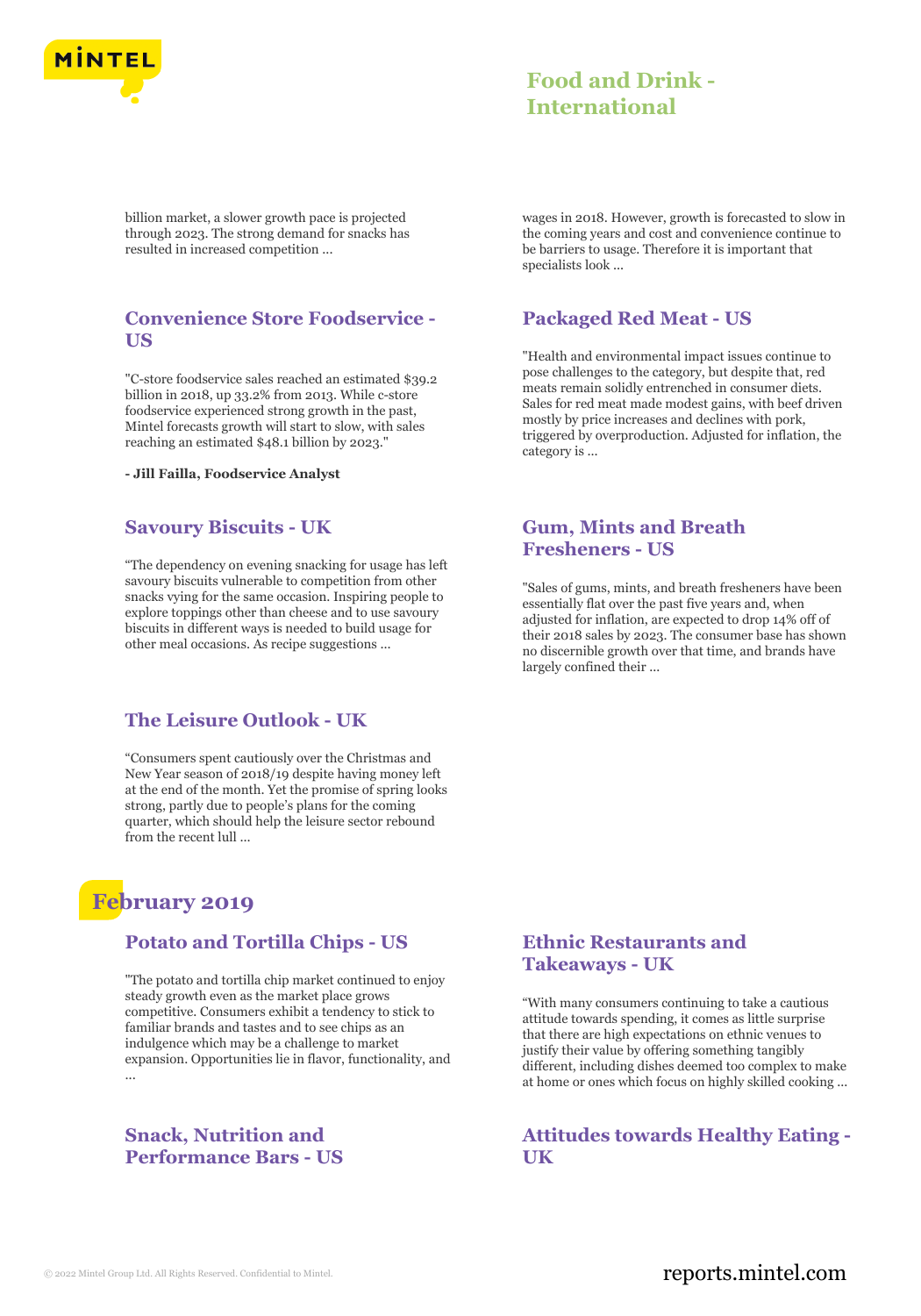

# **Food and Drink - International**

"Consumer interest in convenient food options and an effort to adopt healthier lifestyles have supported category growth. While the likely continuation of these trends is an advantage to bar players, the subsequent growth in other food and drink categories stepping in to meet these needs presents a challenge. Year-over-year gains ...

### **Pasta, Rice and Noodles - UK**

"Tapping into their image as value for money meal options, and giving shoppers more recipe ideas for recreating popular dishes tried in restaurants at home offer high-potential routes for encouraging more frequent usage of pasta, rice and noodles. A greater focus on nutritional claims, such as promoting fibre and protein ...

#### **In-Store Bakeries - US**

"Sales for in-store bakeries continue to grow steadily, reaching nearly \$13 billion in 2018 and expected to hit \$14.5 billion by 2023. Amid such growth, there is still potential to expand further, as penetration among consumers is somewhat low (just over 50%). Key for the category will be expanding ...

### **Full Service Restaurants - US**

"The massive and influential FSR (full service restaurant) segment demonstrates moderate sales growth overall, though it's losing slight share year-overyear to the limited service sector and other growing threats, such as retail prepared foods. Within this segment, casual dining and midscale chains are seeing the greatest challenges when it comes ...

### **Crackers - US**

"Cracker sales have remained relatively flat hovering near \$7.7 billion since 2016. While the category's versatility and consumer interest in snacking have helped maintain nearly universal penetration, intensified snacking competition has stolen some share of occasions from brands in the category, especially with adult consumers. While families and kids ...



"Gut health is widely seen as essential for overall health, however, few people have knowingly eaten foods which support gut health. This points to a lack of awareness of which foods provide this benefit. Products with EFSAapproved claims in this area should therefore look to flag this up clearly on-pack ...

### **Attitudes Towards Home Delivery and Takeaway - UK**

"Gone are the days when consumers 'just accept what they are given'. They're finding their voice to ask for exactly what they want. Personalisation and customisation is now a prerequisite for many ordering home delivery/takeaway food."

**– Zameira Hersi, Leisure Analyst**

#### **Fast Casual Restaurants - US**

"The fast casual restaurant segment continues to experience steady sales growth fueled by diners' interest in high-quality ingredients and better-for-you menu options in an accessible format. However, as restaurant segments blur with full service restaurants offering more convenient ordering options and fast food restaurants offering more premium ingredients, fast casuals ...

### **Alcoholic Drinks Review - UK**

"Drinks makers are continuing to cater to consumers moderating their alcohol intake through a raft of low/ no-alcohol versions, ensuring that they can keep buying into the market even as they seek to curb their drinking.

"Related to this desire to drink less, some consumers are looking to choose higher-quality ...

### **Still and Sparkling Water - US**

"Consumer interest in health and wellness paired with innovation occurring in the water market is pushing sales of packaged water to new highs. Sales of packaged water are projected to reach \$24.4 billion by 2023, driven by increases from all water segments, especially the fast-growing sparkling segment. Consumer interest ...